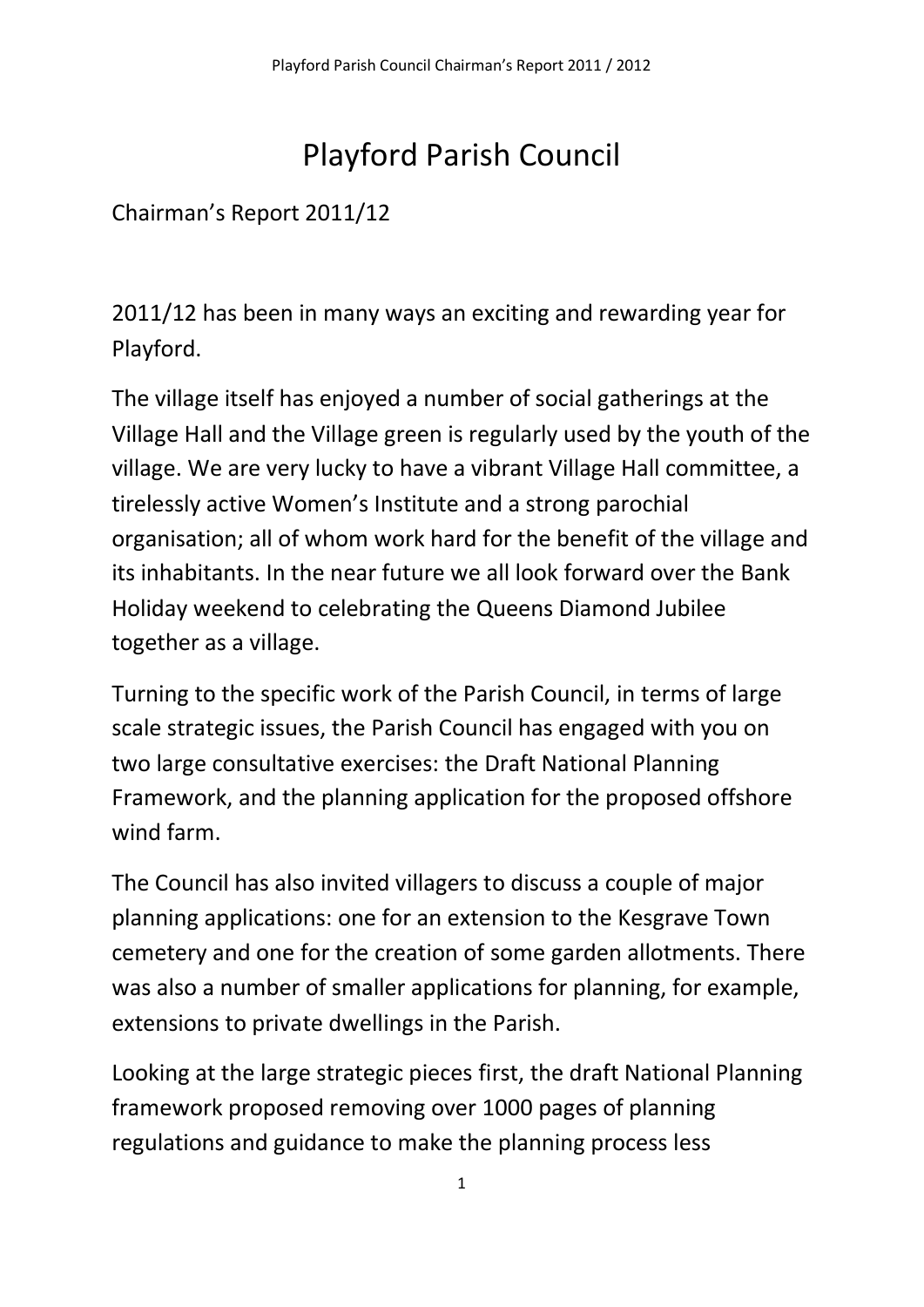bureaucratic. The Parish Council and village recognised the risk that this might pose to the local environment and, concerned as we were about inappropriate development, worked hard to learn, understand, explain and finally to contribute our views to the District Council planners and Nationally via our consultation responses. Latest news is that a revised National Planning framework reflects the concerns that Playford, along with several hundred other respondents raised in relation to development and the value of rural landscapes.

The Village has been represented at local consultative events regarding the wind farm proposals by Joan Metcalfe – and I would like to note and thank her for her commitment and generosity in representing us. The Parish Council has advised villagers that the proposed cable route affects parish land, and we have invited comments so that we can feed these up the line in due course. The Parish Council will continue to understand the implications of this development and engage with the Village on them, especially in relation to and disruption to the village or degradation to the village environment both during development (should the development proceed) and afterwards. The Parish Council, on behalf the village, will continue engaging with planners and contractors both informally and by responding to formal consultative processes.

In response to these large scale regulatory and planning issues the Parish Council both independently and consultatively with neighbouring Parish and the District Councils, has discussed if establishing Local Plans would provide better protection for the village or if the District Council – owned Local Planning Framework provides adequate protection. Following these discussions the Parish Council thinks that, on balance, Playford's interests are likely to be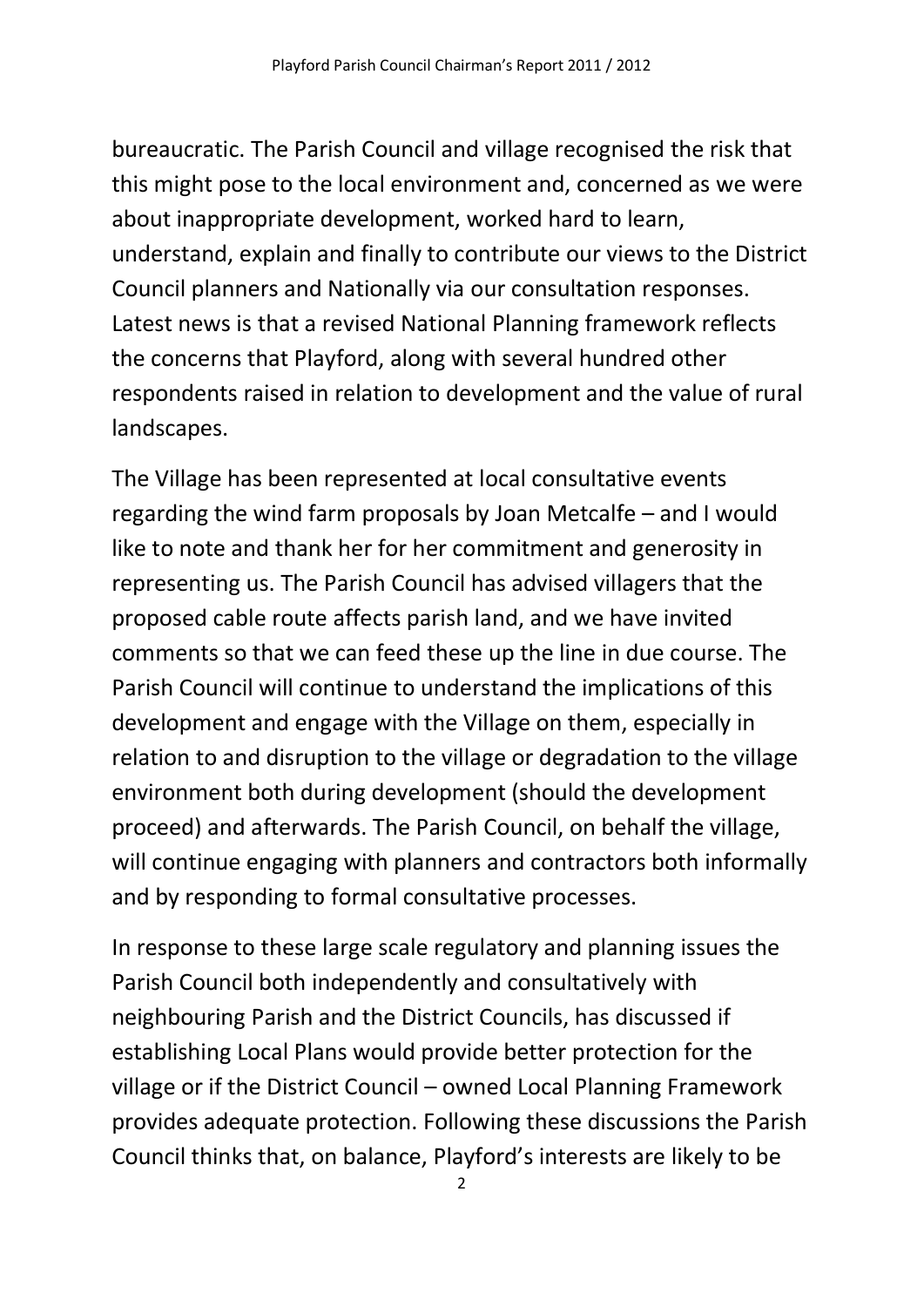well served by the Local Planning Framework. However, other local Parishes and Councils may be in a different position, and the Parish Council remains aware that the rural environment Playford enjoys at its borders is as equally important to its residents as the rest of the Parish area. Therefore, the Parish Council will continue to take appropriate steps to engage with neighbouring Parishes.

One example of this is the intention to review our Neighbourhood Plan. In this way, the Parish Council will continue to talk to neighbouring Parish Councils, the district and County councils on the best way to ensure the quality of life for Playford residents is protected and enhanced through such times of change.

During 2011/12 Playford Parish Council has engaged villagers on the planning applications it has received. Playford has a specific approach to consulting on planning applications and during the year has called specific Village meetings to discuss planning applications, notably, the application to use some parish land for a cemetery extension for Kesgrave Town, the establishment of some garden allotments, for the Kesgrave Allotment Society, as well as major planning proposals to significant properties within Playford. These meetings have been enthusiastically supported by villagers and provided very valuable contributions that have helped Playford respond to planning applications.

The Parish Council recognises that there is always room for improvement in the way that these processes work. So, the Parish Council plans to review how we consult on planning applications – especially in relation to Neighbourhood plan work and the broader strategic planning picture. We will continue to ensure that the Village is always appropriately consulted on planning matters.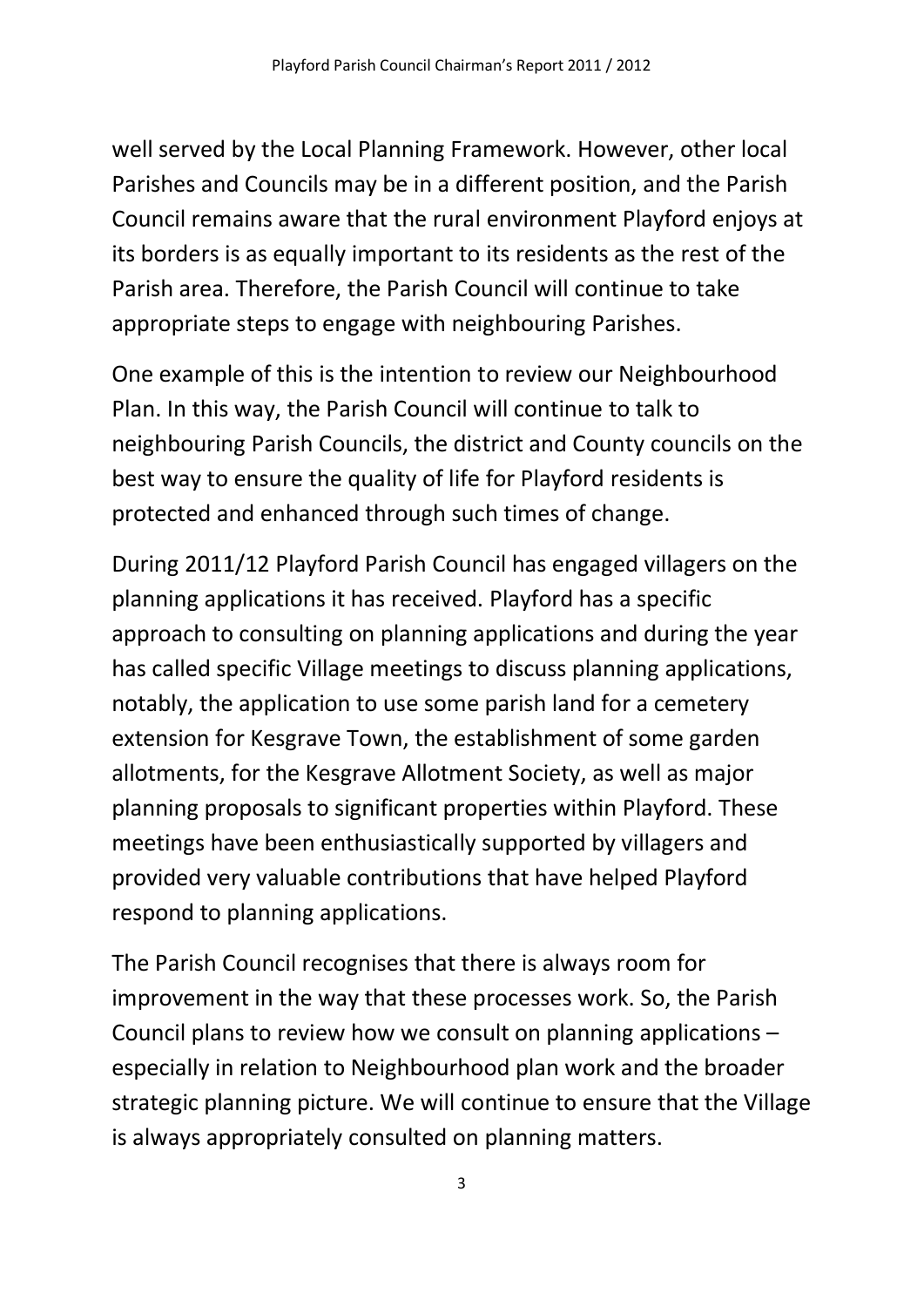The Parish Council has routinely discussed issues relating to highways, including byways, paths and BOATS (Byways open to all traffic), and issues relating to the general fabric and upkeep of the village itself, including maintenance of hedges and trees in the village. We have reviewed our finances for the coming years and agreed a small increase to the Parish Precept in anticipation of some expected additional maintenance expenditure.

During the year, we have been fortunate to continue the benefit from the services provided by the Community Payback team, who have continued to keep the central parts of the Village looking well tended. We also must thank SCS for the excellent job of trimming the Village green hedge and to Willam Stennnett and Charles Lofts for taking action to keep the roadside hedges cut back. We also note and thank the Playford WI for their efforts to keep the village free of litter and the fruits of their bulb – planting which gave the central parts of the Village a good splash of colour this spring.

We also thank the Highways department for their work to liaise with and subsequently remodel the roadside kerbing outside High Meadows; removing a risk to road users due to an inappropriate road narrowing. We also must thank Joan Metcalfe for registering Church Lane online as being unsuitable for large vehicles; hopefully reducing the risk of damage to property and gardens in the future. The village is still concerned about traffic volumes and speed along the main Village Roads and have recently raised these concerns again with the Highways Department. It would seem that the major challenge to worthwhile change in this area is the cost.

The Parish Council has some concerns over appropriate use of some of the village BOAT's, especially how open access to some is

4